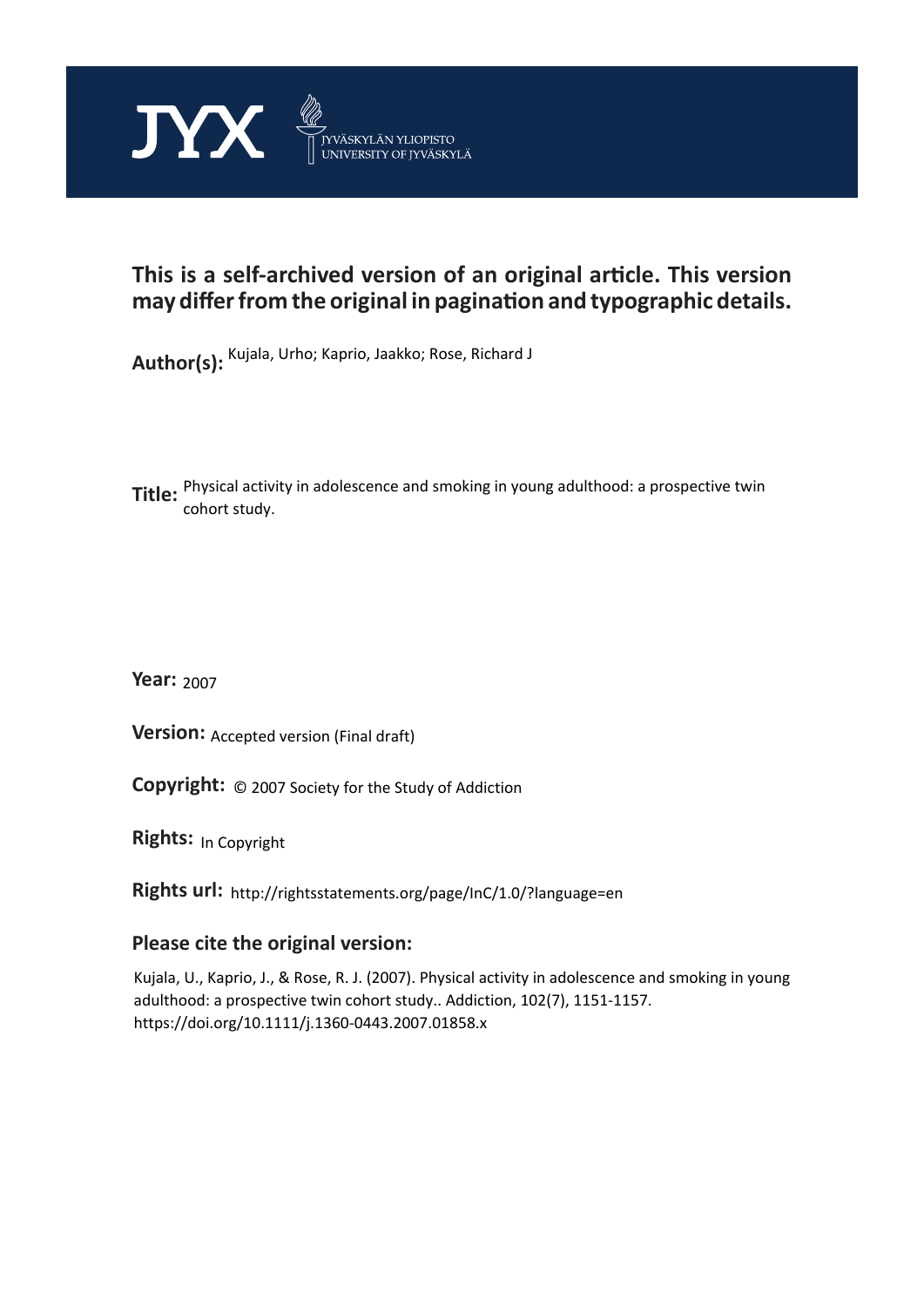

# NIH Public Access

**Author Manuscript**

*Addiction*. Author manuscript; available in PMC 2007 July 2.

Published in final edited form as: *Addiction*. 2007 July ; 102(7): 1151–1157.

# **Physical activity in adolescence and smoking in young adulthood: a prospective twin cohort study**

### **Urho M Kujala [professor]**

*Department of Health Sciences, University of Jyväskylä, Finland*

### **Jaakko Kaprio [professor]**

*Department of Public Health, University of Helsinki and Department of Mental Health and Alcohol Research, National Public Health Institute, Helsinki, Finland*

### **Richard J Rose [professor emeritus]**

*Department of Psychological and Brain Sciences, Indiana University, Bloomington, Indiana, USA*

### **Abstract**

**Aims—** To control for familial confounds, we studied the association between adolescent physical activity and later smoking in twin siblings discordant for their baseline physical activity.

**Design and measurements—** In this prospective population-based twin study, we asked whether persistent physical activity/inactivity in adolescence (assessed at 16, 17 and 18.5 years) predicted questionnaire-reported daily smoking at ages 22–27. Twins who, on the three baseline questionnaires, consistently reported frequent leisure physical activity (more than three times weekly) were classified as persistent exercisers, those who exercised less than three times monthly were called persistently inactive, others were occasional exercisers.

### **Setting—** Finland

**Participants—** 4240 individuals, including 1870 twin pairs.

**Findings—** In analyses of individual twins, compared to persistent activity, persistent physical inactivity predicted increased risk of daily smoking (age-and sex-adjusted odds ratio 5.53, 95% confidence interval 3.88 to 7.88,  $P < 0.001$ ). The risk remained elevated even after excluding all those who had smoked 50 cigarettes or more lifetime at baseline and adjusted for educational level in adolescence. In within-pair analyses compared to the active members of discordant twin pairs, the physically inactive co-twins had increased risk of future daily smoking (sex-adjusted odds ratio 3.39, 95% confidence interval 1.56 to 7.39,  $P = 0.002$ ).

**Conclusions—** Persistent physical inactivity in adolescence relates to adult smoking, even after familial factors are taken into account.

### **Keywords**

exercise; physical activity; smoking; twins

Correspondence to: Prof Urho Kujala, Department of Health Sciences, University of Jyväskylä, P.O. Box 35 (LL), FIN-40014 University of Jyväskylä, Finland; e-mail: urho.kujala@sport.jyu.fi.

JK and RJR contributed to obtaining funding and data collection. All authors contributed to the design of the study. JK and UK contributed to data analysis and interpretation. UK drafted the manuscript. All authors contributed to the writing of the paper. JK is the guarantor.

**Competing interests:** None declared.

**Funding:** This study is part of the Academy of Finland Centre of Excellence in Complex Disease Genetics. Data-collection was supported by grants AA09203 and AA12502 from the NIAAA (Dr Rose), and by grant 44069 from the Academy of Finland (Dr Kaprio). Data analysis was supported by European Union Fifth Framework Program, grant QLG2-CT-2002-01254 (Dr Kaprio). The authors' work is independent of this funding.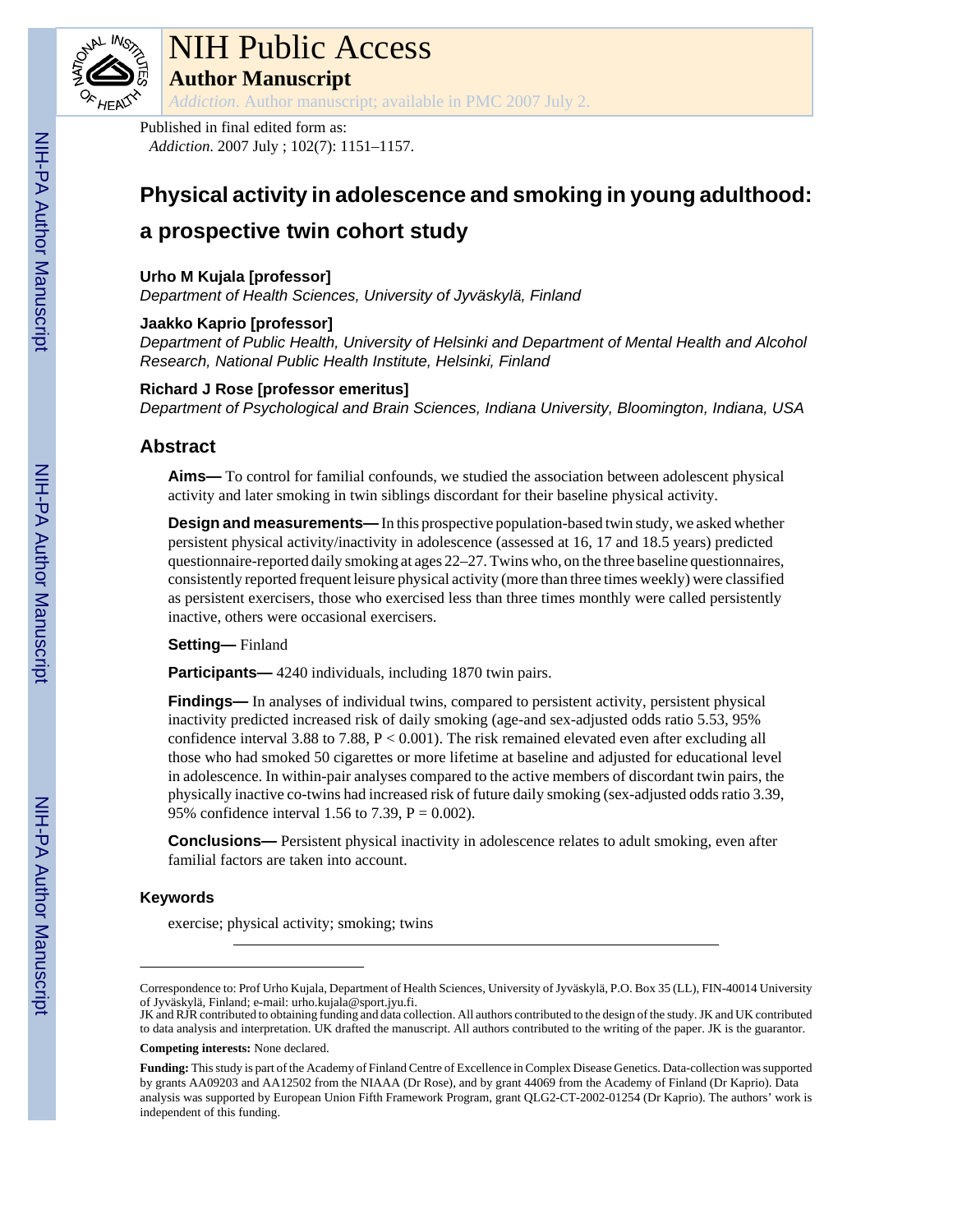### **INTRODUCTION**

It has been shown that smoking is associated with many health risks including increased risk of specific cancers, coronary heart disease and mortality.<sup>1, 2</sup>

Adolescents' smoking is generally associated with less physical activity. $3-9$  A major question is whether a physically active lifestyle causally influences adoption of smoking habits. The association might be correlational only, mediated by third variable differences between families, including differences in social class and education, family structure and parental models. Within-pair analyses of twins from pairs discordant for their physical activity offer a control for both known and unknown familial factors (childhood environment and shared genetic dispositions) in the development of health related lifestyles.<sup>1, 10</sup>

We studied how persistent physical activity in mid and late adolescence predicts smoking habits in young adulthood. To more incisively study causality between physical activity and other health habits, we complemented the analyses of twins as individuals by within-pair analyses of co-twins discordant for persistent physical activity at baseline.

### **METHODS**

### **The FinnTwin16 study and questionnaires**

Twins from consecutive birth cohorts were identified from the Central Population Registry of Finland (Fig. 1).<sup>11</sup> Three adolescent baseline questionnaires were sent to the twins at ages 16, 17 and 18.5 years.<sup>11</sup> After excluding twins reporting an illness or handicap that could affect physical activity, as described elsewhere,<sup>12</sup> at adult follow-up (ages  $22-27$ ), the final study group of 4240 twins included 1870 twin pairs (Fig. 1), who had replied to all adolescent questionnaires and who replied to a fourth questionnaire in young adulthood (see below). Zygosity was determined from well-validated questionnaire items<sup>13</sup> included in baseline questionnaires separately administered to twins and their parents. There was an approval for the data collection study protocol from Indiana University's Institutional Review Board and the ethics committee of the Helsinki metropolitan hospital region.

### **Baseline assessments**

Frequency of physical activity outside school was assessed with a structured question included in all four questionnaires, in identical format with six alternatives.<sup>14</sup> The six alternatives were: not at all or less than once a month, 1–2 times a month, about once a week, 2–3 times a week, 4–5 times a week, and every day. Those who, in all three baseline questionnaires, reported that their frequency of physical activity was 4–5 times a week or more were defined as persistently active at baseline, and those who exercised 1–2 times a month or less were classified as persistently inactive at baseline; all others were classified as occasionally active.<sup>12</sup> Validity information has been reported in detail elsewhere.<sup>14, 15</sup>

Attendance at different types of schools at age of 17 was assessed in an item in the second questionnaire, and we classified respondents as attending senior high school (61%), vocational school (30%) or other (9%), including those at work or unemployed. At age 16, virtually all students attended compulsory basic education.

Also, smoking habits were assessed at baseline. The first baseline questionnaire, mailed to the twins within two months of their 16<sup>th</sup> birthday, included one question on whether the responder ever smoked or even tried smoking. Those replying that they had smoked were asked how many cigarettes they had smoked altogether until that time. The response alternatives were none, only one, 2–50 cigarettes, and more than 50 cigarettes. Those who chose the alternative more than 50 cigarettes were classified as smokers at baseline and excluded from some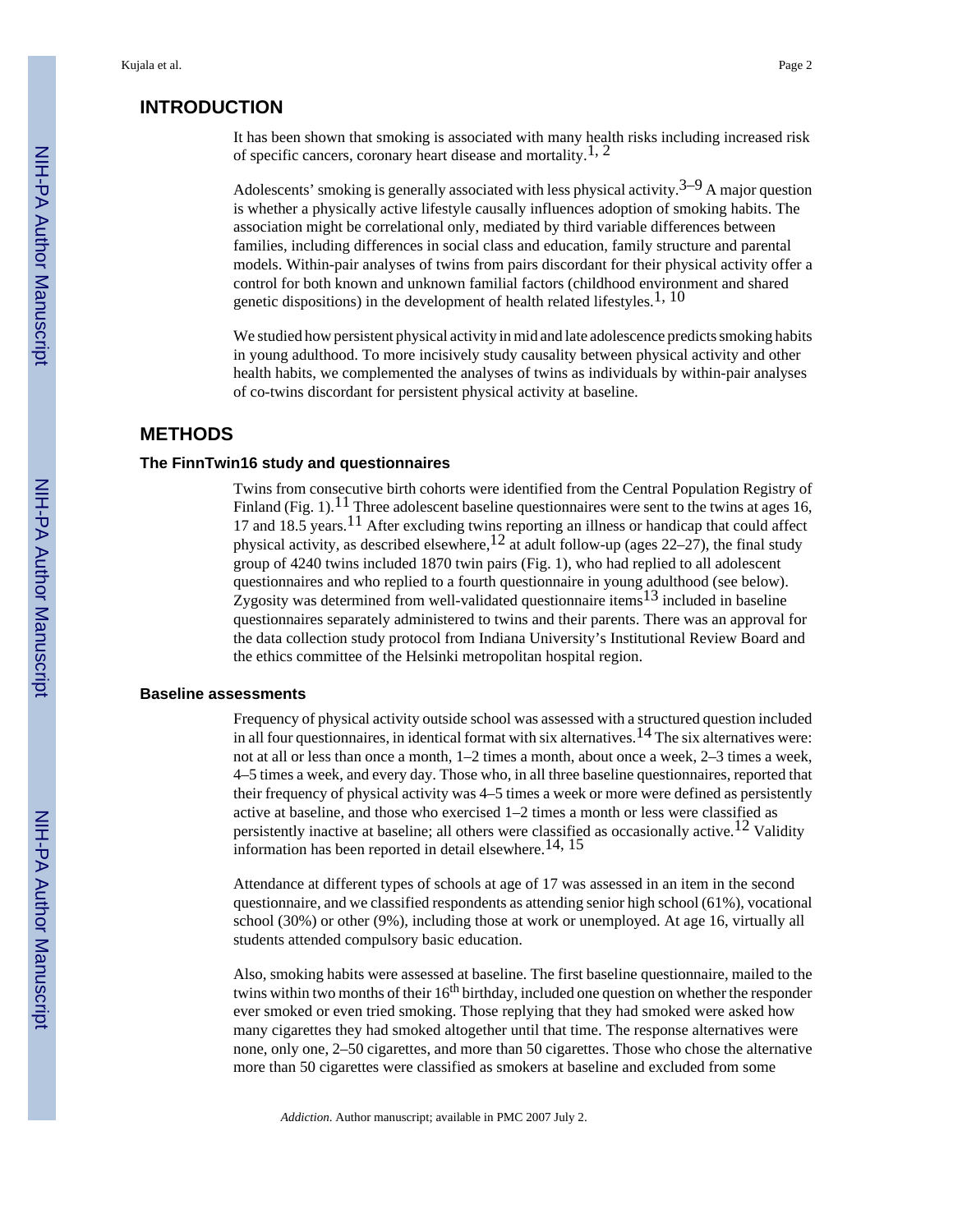analyses. We also classified subjects as never smokers (at most one cigarette ever smoked), quitters, at least weekly smokers, and other (occasional) smokers as four categories used to adjust for smoking status at baseline in some analyses. Among boys the percentage of weekly smokers at age 16 was 4.8% for persistently active, 23.6% for occasionally active and 41.5% for persistently passive. Among girls 6.7%, 20.1% and 45.2% were weekly smokers, respectively. The median age of smoking the first cigarette was 13 years. Information on smoking status from the questionnaires at ages 17 and 18½ years was not used in the analyses.

### **Assessment of physical activity and smoking at follow-up**

Our follow-up questionnaire, at mean age 24.4 years (range 22–27 years), included structured questions on physical activity and smoking.

Frequency of leisure physical activity was assessed with the same question as that at baseline, and responses were classified into three classes as at baseline (see Tables 1  $\&$  2). Those who exercised at least 4–5 times a week were active exercisers. To characterize better the association between baseline activity frequency and follow-up activity habits, different aspects of followup physical activity were verified as shown in table 2.

Smoking was assessed with a structured question with seven alternatives. The seven alternatives were: I smoke daily at least 20 cigarettes, I smoke daily 10–19 cigarettes, I smoke daily at most 9 cigarettes, I smoke once or more a week but not daily, I smoke less often than once a week, I am trying to or have quit smoking, I have never smoked. To provide sufficient contrast for our within-pair analyses of activity-discordant co-twins and to facilitate interpretation, we dichotomised smoking habits at follow-up. Daily smokers were those who chose any one of the first three alternatives.

### **Data analysis**

After deriving descriptive data (Tables 1–2), we used logistic regression analysis (procedure *logistic* in Stata)<sup>16</sup> to study baseline physical activity and follow-up smoking in the entire study cohort (4240 individuals); we calculated odds ratios (OR) at follow-up with their 95 percent confidence intervals (CI) for different categories of baseline leisure physical activity (Table 3). The persistently active group was the reference group. Because the data were from twin individuals, the clustering of possibly correlated observations from twin pairs was taken into account in computing standard errors of the coefficients using robust estimators of variance. <sup>17</sup> The results were adjusted for sex, educational level, and baseline smoking in three different models. Because the interaction between sex and physical activity was non-significant in individual based analyses, the results are not reported separately for men and women in any of the analyses.

Twin pairs discordant for follow-up smoking, and for categories of baseline physical activity, were examined to determine whether physical activity level at baseline was associated with smoking at follow-up, after controlling for shared family environments. A twin pair discordant for physical activity can be discordant for smoking in two ways. Based on the existence of the two different combinations of discordance, odds ratios at follow-up with their 95 percent confidence intervals according to different leisure physical activity categories at baseline were calculated using conditional logistic regression (procedure *clogit* in Stata)16 (Table 4). For discordant twin pair analyses we analyzed interactions for zygosity, but significant activity group by zygosity interaction was not found. In statistical analyses, data were pooled across zygosity.

We also repeated the analyses among all individuals, as well as among physical activity discordant twin pairs, those who had smoked altogether at most 50 cigarettes at baseline even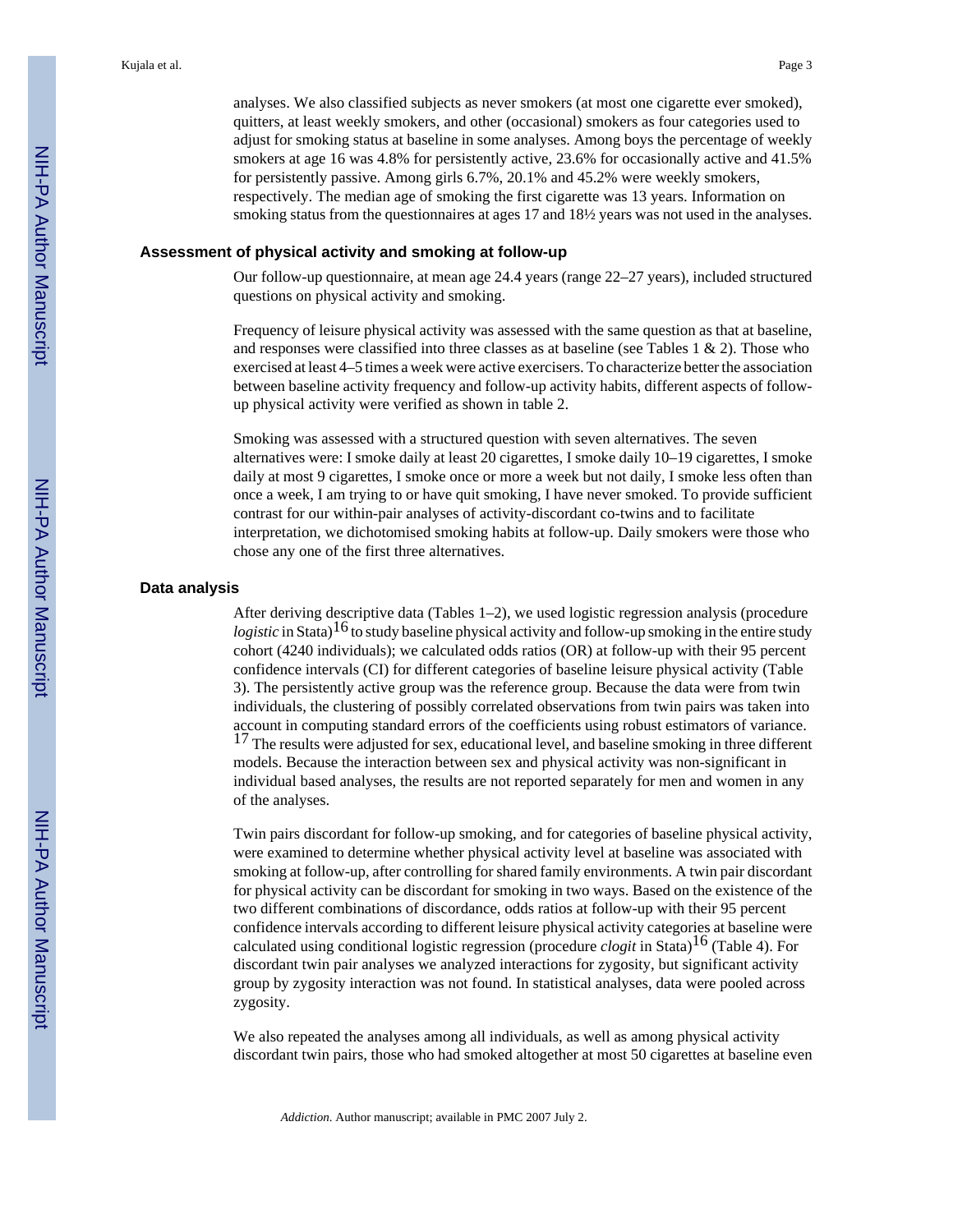though the primary aim was to study the initiation of smoking habits (before and after our baseline assessments) in relation to participation in physical activity and controlled for familial factors in twin pairs.

Data were analyzed with Stata software (release 8.2; Stata Corporation, College Station, Texas).16 All P values are two-sided.

### **RESULTS**

Different measures of physical activity at follow-up are strongly associated with baseline persistent physical activity category both among men and women (for distributions see Table 2). Twin pairs discordant for baseline physical activity formed the target group for within-pair analyses. Of all twin pairs, 1434 were concordant, and 436 discordant for baseline physical activity category. Of the discordant pairs, 41 were male monozygotic, 56 female monozygotic, 74 male dizygotic, 71 female dizygotic, 181 opposite sex (dizygotic), and 13 same-sex pairs with unknown zygosity. There were 270 twin pairs whose discordance was such that one twin had persistent activity and the other occasional activity, and 157 pairs whose discordance was between occasional activity in one twin and persistent inactivity in the co-twin. There were but nine twin pairs who were extremely discordant for physical activity frequency (persistently passive vs. active).

Individual-based analyses showed that, compared to twins who were persistently physically active at baseline, lower baseline activity levels predicted lower probability of being physically active at follow-up: the sex- and age-adjusted odds ratios were  $0.20 (P < 0.001)$  for those who were occasionally active and  $0.09$  (P < 0.001) for those who were persistently inactive at baseline (Table 3). That finding was replicated in within-pair analyses of twin pairs discordant for physical activity at baseline: the sex adjusted odds ratios were  $0.30$  (P < 0.001) and 0.17 (P < 0.001), respectively (Table 4). Among the 171 pairs discordant for baseline physical activity and also discordant for physical activity at follow-up, 126 of the more active twins at baseline were the more active exerciser at follow-up.

Among all individuals, daily smoking at follow-up was much more prevalent among those who at baseline were only occasionally active (odds ratio 2.54,  $P < 0.001$ ) or persistently inactive (odds ratio 5.53,  $P < 0.001$ ) compared to those persistently active (Table 3). The odds ratios were attenuated but remained statistically significant when adjusted for educational level and baseline smoking status (Table 3). The association was statistically significant, as well, in within-pair analyses (P values  $= 0.007$  and 0.002, respectively) (Table 4). In within-pair analyses sex by exercise level interactions were non-significant ( $p>0.37$ ). Among the 119 pairs discordant for baseline physical activity and follow-up smoking, 72 of the less active pair members at baseline were smokers at follow-up. Among discordant same-sex pairs the less active member was a smoker at follow-up in 35 pairs (and the co-twin a non-smoker) and the more active pair member was the smoker in 22 pairs, the trends being similar for opposite-sex pairs; 37 vs. 25.

Among all individuals, 28% of subjects reported having smoked 50 or more cigarettes by age 16. After excluding baseline smokers from analysis, daily smoking at follow-up was still more prevalent among those who at baseline were only occasionally active (age- and sex-adjusted odds ratio 1.89, P < 0.001) or persistently inactive (2.85 P < 0.001) compared to those persistently active (Table 3). Adjustment for educational path at age 17 reduced the risk estimates, but they remained statistically significant. A similar but statistically non-significant trend was seen in within-pair analyses of twin pairs who were non-smokers and discordant for physical activity at baseline (Table 4).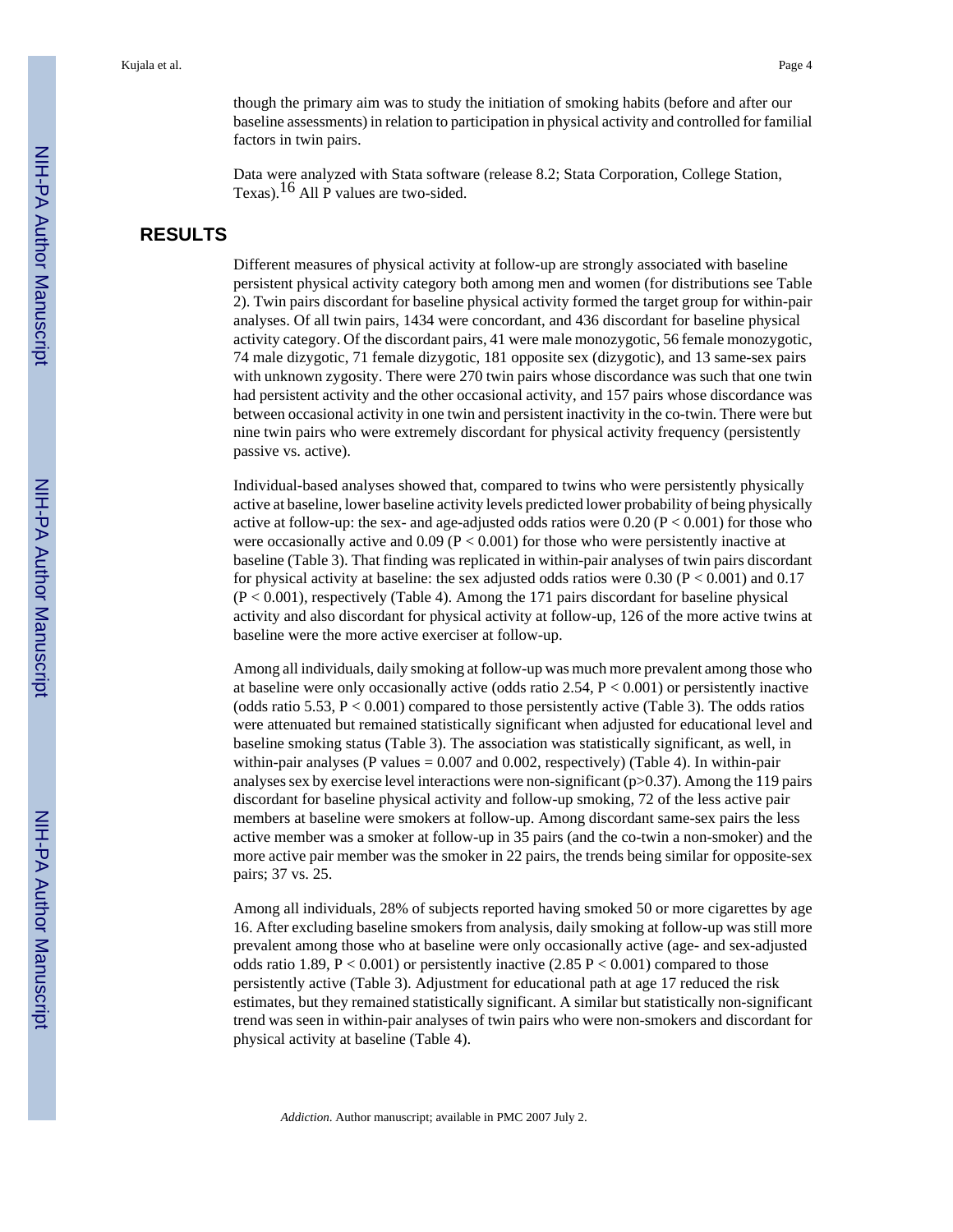At adult follow-up the percent of daily smokers by adult physical activity category was 15.9% in the 1140 physically active (4–5 times per week or more), 23.8% in the 2236 occasionally active (3 times per month to 3 times per week), and 44.9% in the 858 inactive (1–2 times per month or less) subjects. Corresponding age- and sex-adjusted odds ratios were 1.68 (95% confidence interval 1.39 to 2.04) in the occasionally active and 4.11 (3.32 to 5.10) in the inactive.

### **DISCUSSION**

Our analyses confirm that persistent physical activity during late adolescence predicts physical activity at age 24 (Tables 2, 3  $\&$  4), a result consistent with earlier studies tracking physical activity habits.<sup>4, 7,</sup> 18, 19 Correlations between pre-adolescent physical activity and activity and activity in adulthood are low to moderate, while physical activity declines during adolescence.<sup>4, 7,</sup> 18–20 Persistent physical activity in late adolescence, compared to physical activity before adolescence, tracks better into adulthood.

Childhood environments of persistently physically active and inactive adolescents differ, including differences in socio-economic status of parents<sup>12</sup> and differences in school type (Table 1). $^{21}$ 

Our study shows that persistent physical inactivity, compared to persistent physical activity during late adolescence, predicted higher prevalence of smoking during young adulthood. This association replicates earlier cross-sectional and longitudinal studies.  $3\overline{-5}$ ,  $7$ ,  $22$  Because this finding was statistically significant in within-pair analyses of activity discordant twin pairs, the association is not explained by between-family differences in environments that encourage physical activity and discourage smoking. Persistent physical activity seems to be an important factor in the causal pathway in selecting and maintaining non-smoking behaviour.

There are several possible mechanisms by which high physical activity could relate to low smoking. First, physically active subjects usually aim to improve and maintain their fitness and health; they know that smoking interferes with achieving that goal. Further, children and adolescents with interests in physically active lifestyles selectively seek as friends those with similar interests.<sup>23</sup> The weight control benefits of exercise may be of importance to females, because some female smokers report taking up smoking to control weight.<sup>24, 25</sup>

As a third of our twin pairs were of opposite sex, this means that the friends of these co-twins were more often different, and the parental influences to which they were exposed may differ more than between same-sex pairs. However, we adjusted for sex in our analyses, and the studied relations were similar in same-sex and opposite-sex pairs. Thus, the association of physical activity and smoking is also independent of gender.

The behavioural theory of choice provides one more possible explanation on how exercise may prevent smoking as exercise and smoking may stimulate the same parts of  $\text{CNS}.^{26-28}$ Interestingly, Audrain-McGovern et al.<sup>29</sup> reported that having one or more smoking risk genotypes was related to higher levels of physical activity, which, in turn, was related to lower levels of smoking progression for adolescents participating in at least one team sport. Also, exercise has been shown to have a positive effect on other factors that may protect against smoking initiation or relapse, such as perceived coping ability,  $30$  self-esteem,  $31$  and global physical self-concept.<sup>32</sup> Daniel et al.<sup>33</sup> reported recently that exercise can lead to rapid reduction in desire to smoke and withdrawal discomfort, which is not due to the distracting effect of exercise or the effects of mood. Altogether, these findings support the causal relation between high physical activity and low smoking.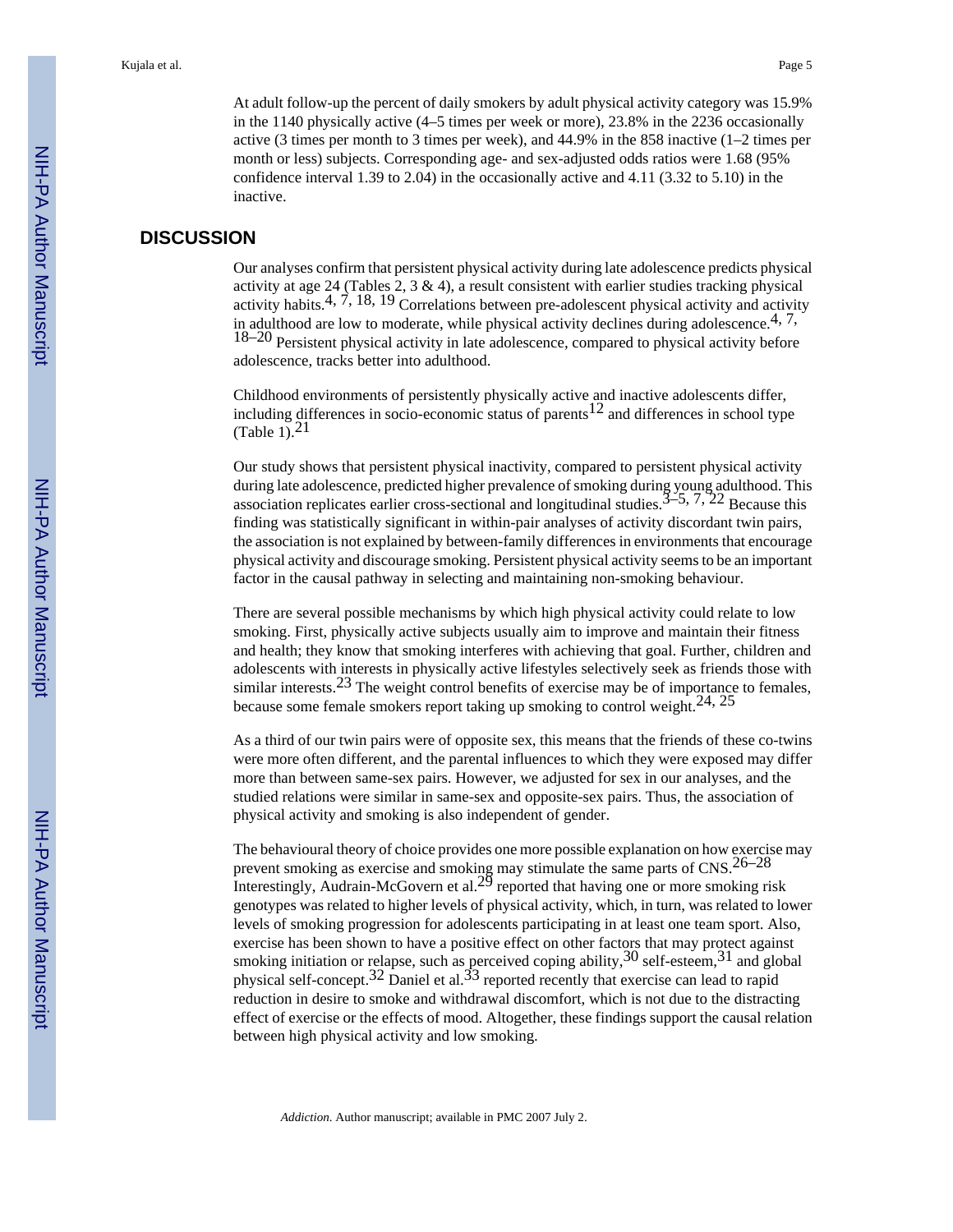Our study has limitations. First, though our results are consistent with a causal relation between high physical activity and low smoking, the results cannot establish causality: there may be factors, such as those related to self image, that mediate the association. Secondly, our followup started from an age 16 baseline, and physically active lifestyle and smoking habits may have been partially formed before then. According to our main study aim to control for unknown and known familial factors we carried out our primary analyses without excluding those who were smokers at the age of 16, because the members of twin pairs have been reared together before that. However, adolescent physical activity was related similarly to adult smoking even after adolescent smokers were excluded though the statistical power for analyses for physical activity discordant pairs were low in this case. Follow-up studies starting from an earlier age could confirm our results.

In conclusion, our study design, and the within-pair analyses we employed, are new steps forward in efforts to understand how physical activity is associated with the development of other health habits. Independent of between-family environmental differences, persistent physical inactivity at adolescence is a predictor of adult daily smoking.

### **References**

- 1. Kujala UM, Kaprio J, Koskenvuo M. Modifiable risk factors as predictors of all-cause mortality: the roles of genetics and childhood environment. Am J Epidemiol 2002;156:985–93. [PubMed: 12446254]
- 2. US Department of Health and Human Services. Health Consequences of Smoking. Rockwille, MD: Public Health Service, Office on Smoking and Health; 2004.
- 3. Escobedo L, Marcus S, Holtzman D, Giovino GA. Sports participation, age at smoking initiation, and the risk of smoking among US high school students. JAMA 1993;269:1391–5. [PubMed: 8441214]
- 4. Kelder SH, Perry CL, Klepp KI, Lytle LL. Longitudinal tracking of adolescent smoking, physical activity, and food choice behaviors. Am J Public Health 1994;84:1121–6. [PubMed: 8017536]
- 5. Pate RR, Heath GW, Dowda M, Trost SG. Associations between physical activity and other health behaviors in a representative sample of US adolescents. Am J Public Health 1996;86:1577–81. [PubMed: 8916523]
- 6. Raitakari OT, Porkka KV, Taimela S, Telama R, Räsänen L, Viikari JS. Effects of persistent physical activity and inactivity on coronary risk factors in children and young adults. The Cardiovascular Risk in Young Finns Study. Am J Epidemiol 1994;140:195–205. [PubMed: 8030623]
- 7. Yang X, Telama R, Leino M. Factors explaining the physical activity of young adults: the importance of early socialization. Scand J Med Sci Sports 1999;9:120–7. [PubMed: 10220848]
- 8. Sallis JF, Prochasca JJ, Taylor WC. A review of correlates of physical activity of children and adolescents. Med Sci Sports Exerc 2000;5:963–75. [PubMed: 10795788]
- 9. Rodriguez D, Audrain-McGovern J. Physical activity, global physical self-concept, and adolescent smoking. Ann Behav Med 2005;30:251–9. [PubMed: 16336076]
- 10. Dick DM, Rose RJ, Viken RJ, Kaprio J. Pubertal timing and substance use: associations between and within families across late adolescence. Dev Psychol 2000;36:180–9. [PubMed: 10749075]
- 11. Kaprio J, Pulkkinen L, Rose RJ. Genetic and environmental factors in health-related behaviors: Studies on Finnish twins and twin families. Twin Research 2002;5:366–71. [PubMed: 12537860]
- 12. Aarnio M, Winter T, Kujala U, Kaprio J. Associations of health related behaviour, social relationships, and health status with persistent physical activity and inactivity: a study of Finnish adolescent twins. Br J Sports Med 2002;36:360–4. [PubMed: 12351335]
- 13. Sarna S, Kaprio J, Sistonen P, Koskenvuo M. Diagnosis of twin zygosity by mailed questionnaire. Hum Hered 1978;28:241–54. [PubMed: 566252]
- 14. Aarnio M, Winter T, Peltonen J, Kujala UM, Kaprio J. Stability of leisure-time physical activity during adolescence - a longitudinal study among 16-, 17-, and 18-year-old Finnish youth. Scand J Med Sci Sports 2002;12:179–85. [PubMed: 12135451]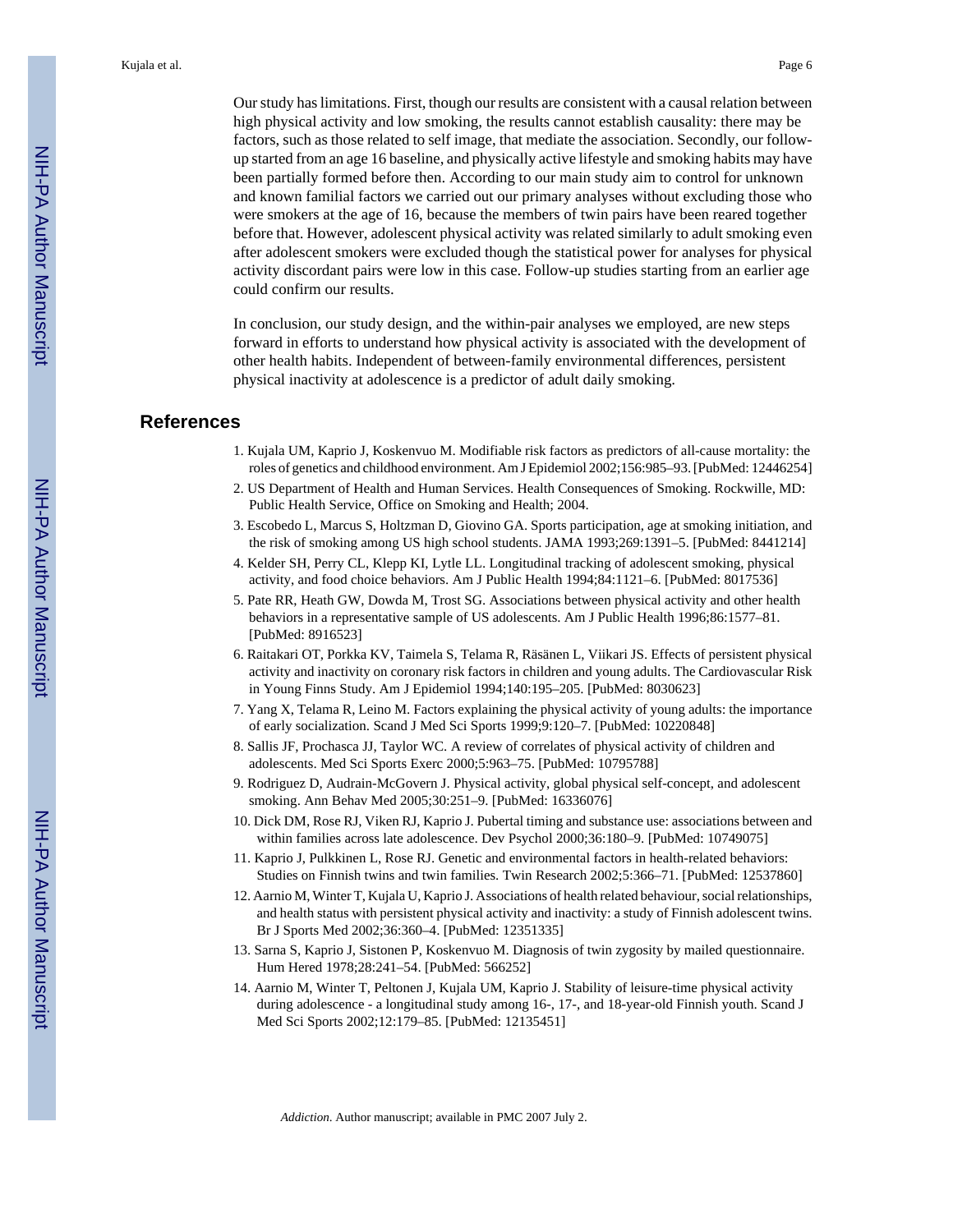- 15. Aarnio M, Kujala UM, Kaprio J. Associations of health-related behaviours, school type and health status to physical activity patterns in 16 year old boys and girls. Scand J Soc Med 1997;3:156–67. [PubMed: 9360271]
- 16. Stata Corporation. Stata Statistical Software, release 7.0. College Station, TX: Stata Corporation; 2001.
- 17. Williams RL. A note on robust variance estimation for cluster-correlated data. Biometrics 2000;56:645–46. [PubMed: 10877330]
- 18. Kemper HC, de Vente W, van Mechelen W, Twisk JW. Adolescent motor skill and performance: is physical activity in adolescence related to adult physical fitness? Am J Human Biol 2001;13:180–9. [PubMed: 11460862]
- 19. Malina RM. Tracking of physical activity and physical fitness across the lifespan. Res Q Exerc Sport 1996;67:S48–S57. [PubMed: 8902908]
- 20. Kimm SY, Glynn NW, Kriska AM, Bartons BA, Kronsberg SS, Daniels SR, et al. Decline in physical activity in black girls and white girls during adolescence. New Engl J Med 2002;347:709–15. [PubMed: 12213941]
- 21. Andersen LB, Schelin B. Physical activity and performance in a random sample of adolescents attending school in Denmark. Scand J Med Sci Sports 1994;4:13–8.
- 22. Audrain-McGovern J, Rodriguez D, Moss HB. Smoking progression and physical activity. Cancer Epidemiol Biom Prev 2003;12:1121–9.
- 23. Rose, RJ. How do adolescents select their friends? A behaviour-genetic perspective. In: Pulkkinen, L.; Caspi, A., editors. Paths to successful development: Personality in the life course. Cambridge: Cambridge University Press; 2002. p. 106-25.
- 24. Centers for Disease Control and Prevention. Reducing tobacco use: a report of the Surgeon General. Atlanta, GA: Centers for Disease Control and Prevention; 2000.
- 25. Saarni SE, Silventoinen K, Rissanen A, Sarlio-Lähteenkorva S, Kaprio J. Intentional weight loss and smoking in young adults. Int J Obes Relat Metab Disord 2004;28:796–802. [PubMed: 15024402]
- 26. Russell PO, Epstein LH, Erickson KT. Effects of acute exercise and cigarette smoking on autonomic and neuromuscular responses to a cognitive stressor. Psychol Rep 1983;53:199–206. [PubMed: 6635066]
- 27. Marlatt, GA.; Gordon, JR., editors. Relapse prevention: maintenance strategies in the treatment of addictive behaviors. New York: Guildford; 1985.
- 28. Ussher M. Exercise interventions for smoking cessation. Cochrane Database Syst Rev 2005;1:CD002295. [PubMed: 15674895]
- 29. Audrain-McGovern J, Rodriguez D, Wileyto EP, Schmitz KH, Shields PG. Effect of team sport participation on genetic predisposition to adolescent smoking progression. Arch Gen Psychiatry 2006;63:433–41. [PubMed: 16585473]
- 30. Steptoe A, Edwards S, Moses J, Mathews A. The effects of exercise training on mood and perceived coping ability in anxious adults from the general population. J Psychosom Res 1989;33:537–47. [PubMed: 2795526]
- 31. Fox KR. The influence of physical activity on mental well-being. Public Health Nutr 1999;2:411– 18. [PubMed: 10610081]
- 32. Rodriguez D, Audrain-MacGovern J. Physical activity, global self-concept, and adolescent smoking. Ann Behav Med 2005;3:251–59. [PubMed: 16336076]
- 33. Daniel JZ, Cropley M, Fife-Schaw C. The effect of exercise in reducing desire to smoke and cigarette withdrawal symptoms is not caused by distraction. Addiction 2006;101:1187–92. [PubMed: 16869848]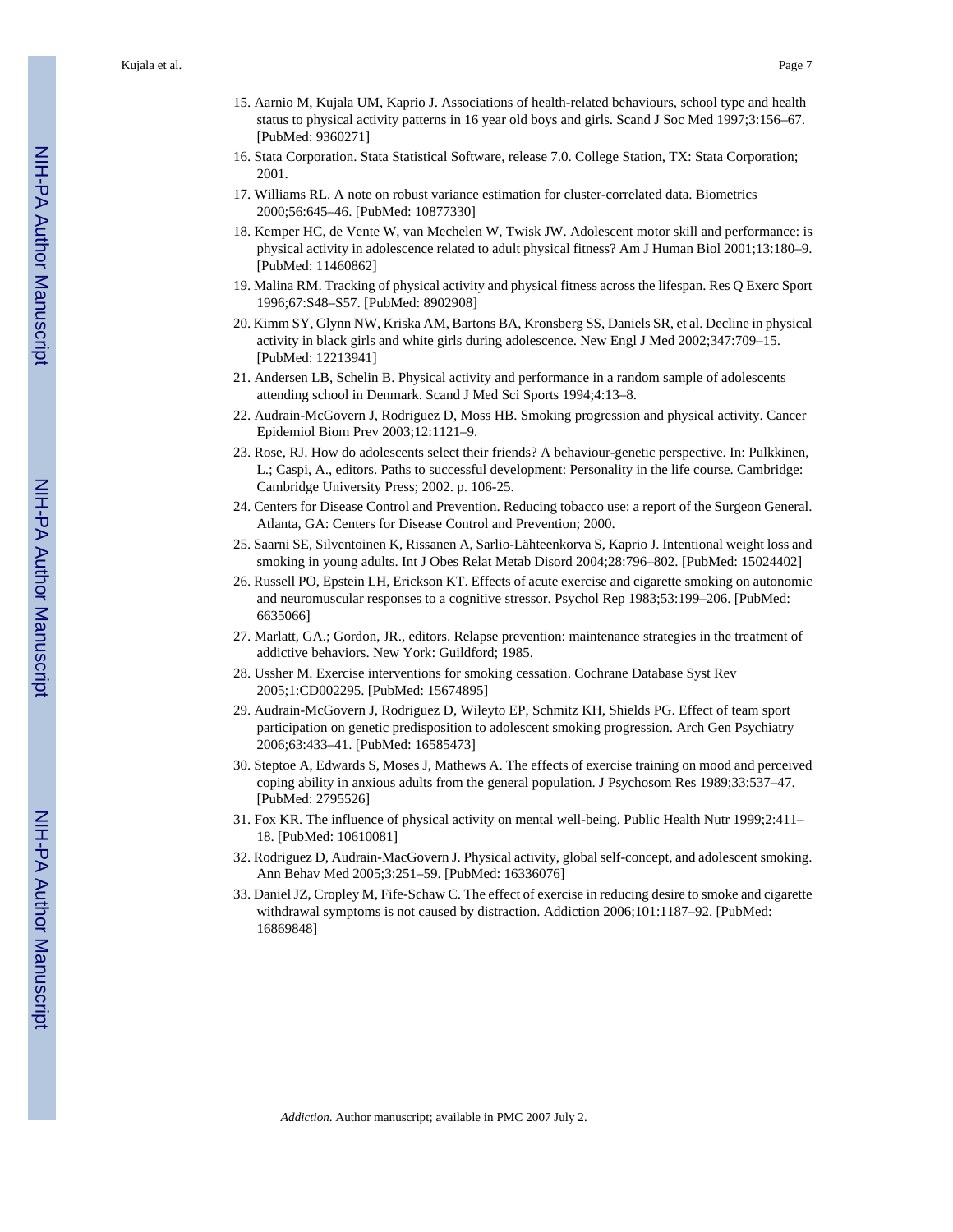Kujala et al. Page 8

| 6130 Finnish twins born in 1975-1979                       |               |                                              |
|------------------------------------------------------------|---------------|----------------------------------------------|
|                                                            |               |                                              |
| 5028 twins (2311 boys and 2717 girls) replied to all three |               | 122 twins excluded because of                |
| baseline questionnaires at ages of 16, 17 and 18.5         | $\rightarrow$ | an illness or handicap that                  |
| Response rates: boys 75.8% and girls 81.7%                 |               | could affect physical activity <sup>14</sup> |
|                                                            |               |                                              |
| Final baseline target cohort                               |               | 666 twins did not respond to                 |
| 4906 twins (2254 boys and 2652 girls)                      |               | adult follow-up questionnaire                |
|                                                            |               |                                              |
| Final study group                                          |               |                                              |
| 4240 twins (1871 males and 2369 females) completed         |               |                                              |
| adult follow-up questionnaire at the age of 22-27          |               |                                              |
| Response rates: males 83.0% and females 89.3%              |               |                                              |
| Including both members from 1870 twin pairs; 217 male      |               |                                              |
| monozygotic, 388 female monozygotic, 275 male              |               |                                              |
| dizygotic, 332 female dizygotic, 604 opposite sex          |               |                                              |
| (dizygotic), and 54 same-sex pairs with uncertain          |               |                                              |
| zygosity.                                                  |               |                                              |
|                                                            |               |                                              |

**FIGURE 1.**

Flow chart: Study cohort and questionnaires.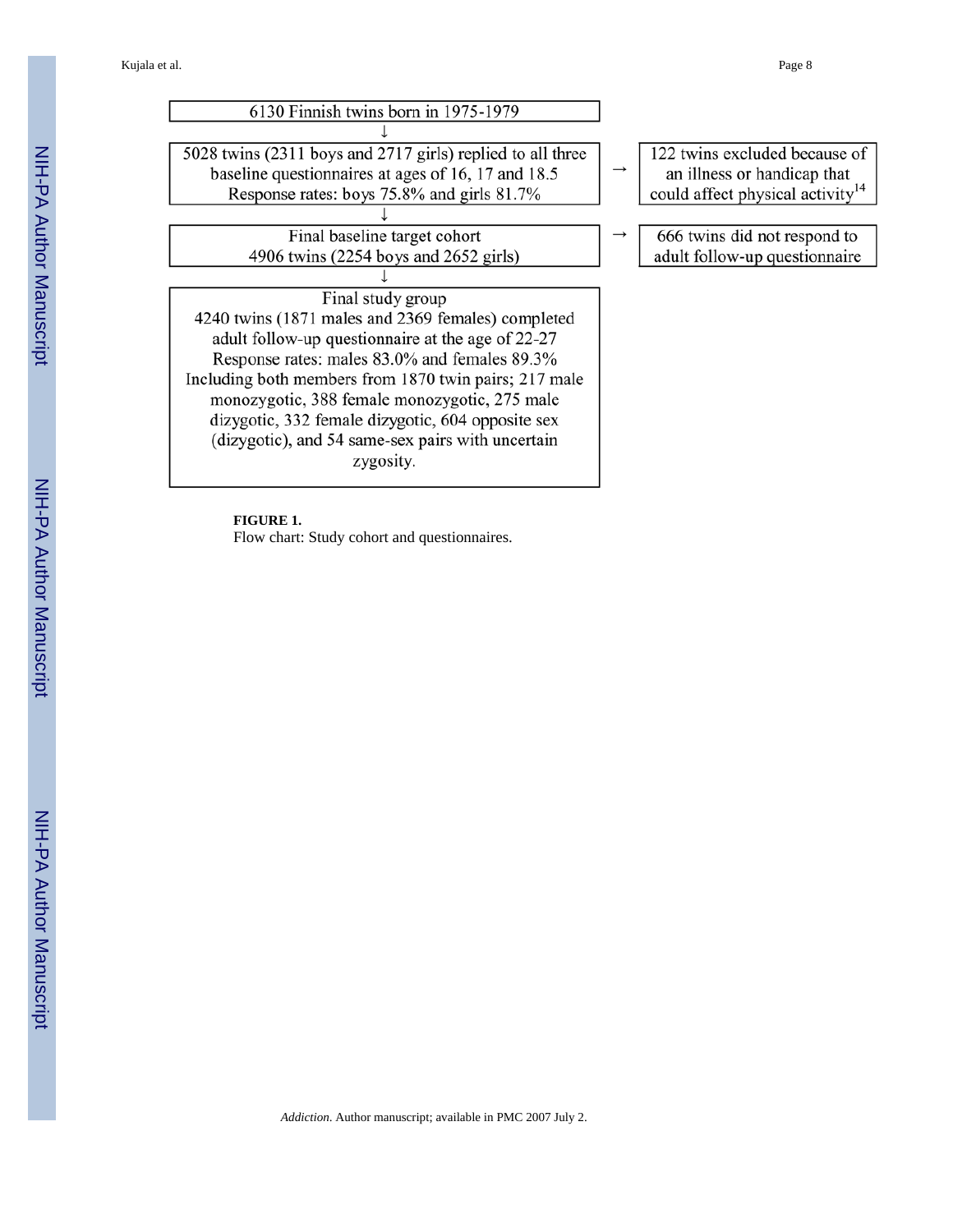NIH-PA Author Manuscript NIH-PA Author Manuscript

 NIH-PA Author ManuscriptNIH-PA Author Manuscript

# Persistent physical activity/inactivity at baseline (ages 16–18.5) and education. Persistent physical activity/inactivity at baseline (ages 16–18.5) and education.

|                                   |                  | Persistently inactive | 5.8 (138)           | 24.4 | 41.3                                                                                                                   |
|-----------------------------------|------------------|-----------------------|---------------------|------|------------------------------------------------------------------------------------------------------------------------|
|                                   | Women $(n=2369)$ | Occasionally active   | 81.4 (1929)         | 24.3 | 64.9                                                                                                                   |
| <b>Baseline physical activity</b> |                  | Persistently active   | 12.7 (302)          | 24.3 | 82.5                                                                                                                   |
|                                   |                  | Persistently inactive | 6.8 (128)           | 24.4 | 34.4                                                                                                                   |
|                                   | $Men(m=1871)$    | Occasionally active   | 72.6 (1358)         | 24.3 | 50.5                                                                                                                   |
|                                   |                  | Persistently active   | 20.6 (385)          | 24.4 | 71.2                                                                                                                   |
|                                   |                  |                       | $\%$ (n) of men and |      | women<br>Age, mean at<br>follow-up<br>% who<br>% who<br>secondary school<br>secondary school<br>or higher<br>or higher |

l.

 $\ddot{\phantom{a}}$ 

 $\ddot{\phantom{a}}$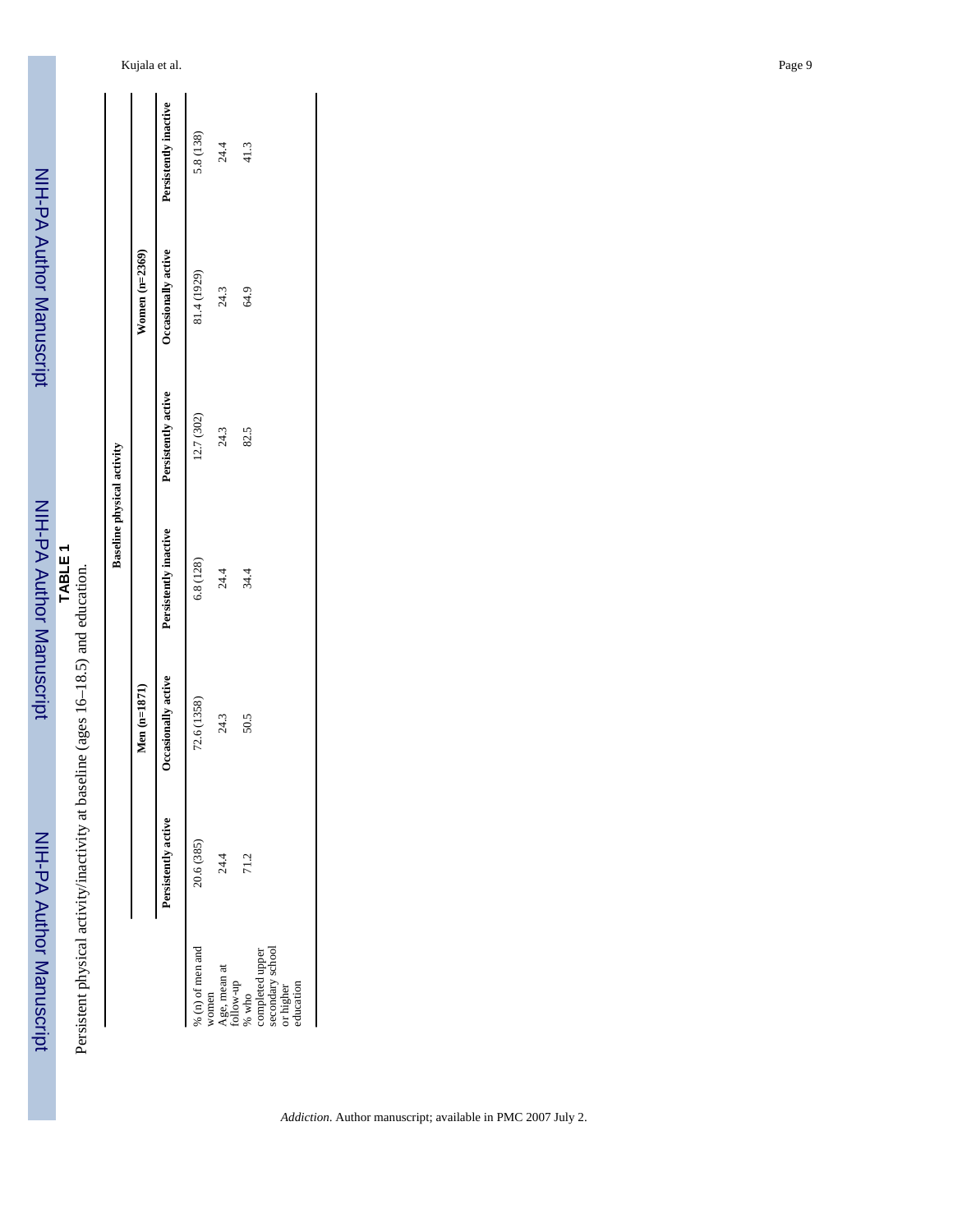| $\ddot{\dotsc}$ |
|-----------------|
|                 |
|                 |
|                 |
|                 |
|                 |
|                 |
|                 |
|                 |
|                 |
|                 |
|                 |
|                 |
|                 |
|                 |
|                 |
| į               |
|                 |
|                 |
|                 |
|                 |
|                 |
|                 |
|                 |
|                 |

**TABLE 2**<br>Persistent physical activity at baseline (ages 16–18.5) and smoking and physical activity characteristics at follow-up (mean age 24.4). Persistent physical activity at baseline (ages 16–18.5) and smoking and physical activity characteristics at follow-up (mean age 24.4).

**Baseline physical activity Men Women**

Men

**Baseline physical activity** 

Women

|                                                                                                                  | Persistently active                          | Occasionally active | Persistently inactive | Persistently active | Occasionally active | Persistently inactive |
|------------------------------------------------------------------------------------------------------------------|----------------------------------------------|---------------------|-----------------------|---------------------|---------------------|-----------------------|
|                                                                                                                  |                                              |                     |                       | $\alpha^*$          |                     |                       |
| Follow-up characteristics                                                                                        |                                              |                     |                       |                     |                     |                       |
| Smoking daily at<br>follow-up                                                                                    | 15.6                                         | 33.7                | 47.7                  | 11.3                | 22.3                | 42.8                  |
| Frequency of leisure physical activity<br>$4-5$ times per<br>week or more                                        | 53.8                                         | 20.0                | 8.6                   | 61.6                | 23.2                | 12.3                  |
| 3 times per month                                                                                                | 39.2                                         | 54.6                | 31.3                  | 36.8                | 59.3                | 38.4                  |
| to 3 times per week<br>$1-2$ times per<br>month or less                                                          | 7.0                                          | 25.4                | 60.2                  | 1.7                 | 17.5                | 49.3                  |
| Average intensity of<br>activity corresponds<br>leisure physical                                                 | 86.4                                         | 63.6                | 33.1                  | 62.3                | 42.3                | 20.0                  |
| at least to that of slow<br>running or running<br>Duration of typical<br>activity session at<br>leisure physical | 81.5                                         | 62.7                | 41.7                  | 76.2                | 58.7                | 35.6                  |
| sedentary hobbies at<br>least two hours per<br>Spends time on<br>least one hour<br>day                           | 48.3                                         | 53.2                | 65.4                  | 33.8                | 49.5                | 58.0                  |
|                                                                                                                  | Of those who answered the specific question. |                     |                       |                     |                     |                       |

Of those who answered the specific question.

*Addiction*. Author manuscript; available in PMC 2007 July 2.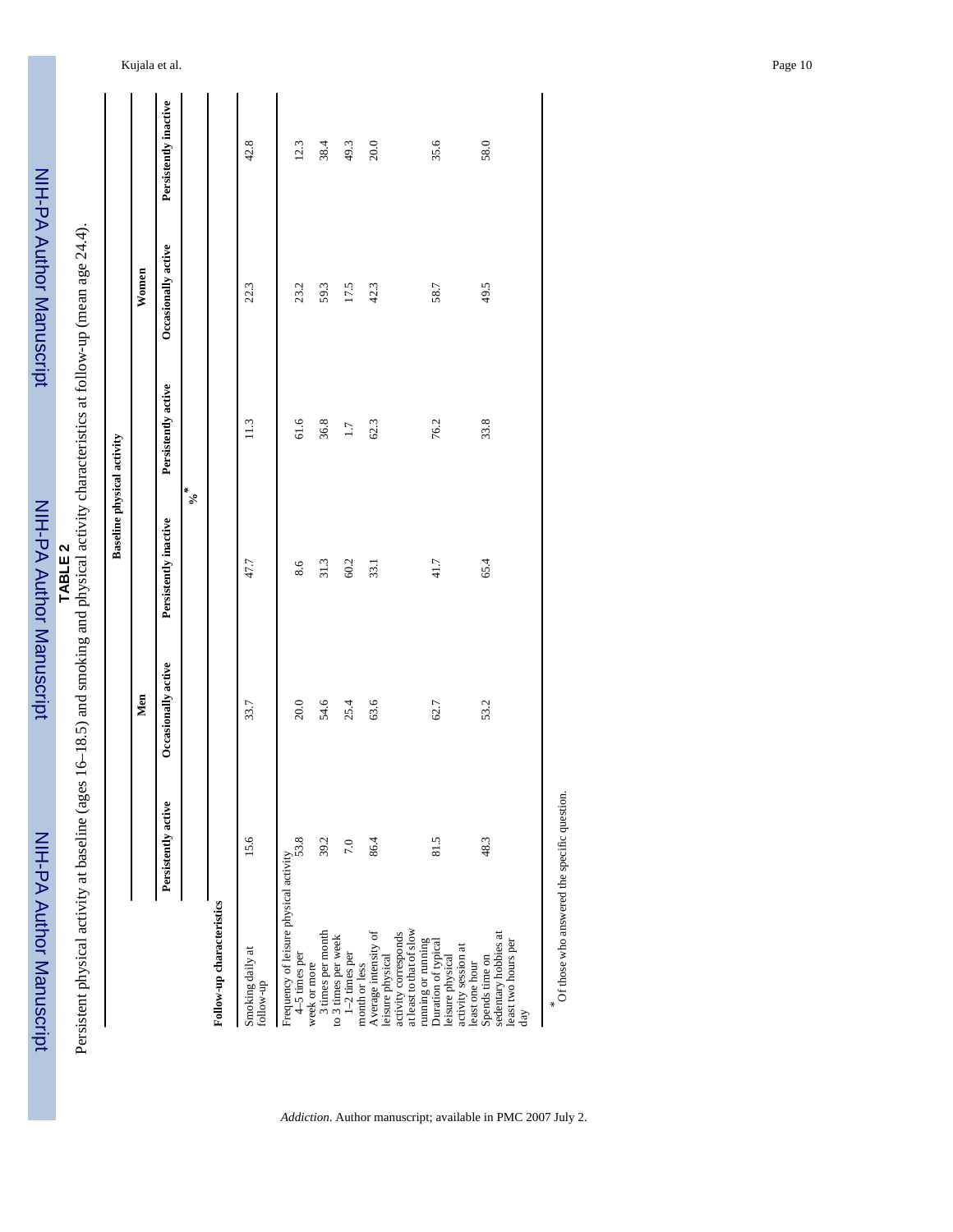### **TABLE 3**

Odds ratios of physical activity and daily smoking at follow-up (mean age 24.4) according to persistent physical activity frequency at baseline (ages 16–18.5).*\**

|                                                                         | <b>Occasionally active</b> |                          |                    |              | P for activity           |                    |                          |
|-------------------------------------------------------------------------|----------------------------|--------------------------|--------------------|--------------|--------------------------|--------------------|--------------------------|
|                                                                         | <b>OR</b>                  | 95% CI                   | P                  | <b>OR</b>    | 95% CI                   | P                  | level sex<br>interaction |
| Frequency of leisure<br>physical activity 4-5<br>times per week or more | 0.20                       | 0.17, 0.24               | < 0.001            | 0.09         | 0.06, 0.13               | < 0.001            | 0.70                     |
| Daily smoking<br>Whole cohort<br>(also adjusted for<br>education 17)    | 2.54<br>2.02               | 1.98, 3.26<br>1.56, 2.61 | < 0.001<br>< 0.001 | 5.53<br>3.65 | 3.88, 7.88<br>2.53, 5.27 | < 0.001<br>< 0.001 | 0.28<br>0.33             |
| $(+$ baseline smoking<br>status $^{77}$                                 | 1.42                       | 1.08.1.87                | 0.011              | 1.80         | 1.21, 2.70               | 0.004              | 0.77                     |
| Non-<br>smokers at baseline <sup>§</sup>                                | 1.89                       | 1.36, 2.57               | < 0.001            | 2.85         | 1.68, 4.84               | < 0.001            | 0.19                     |
| (also adjusted for<br>education 17)                                     | 1.56                       | 1.12, 2.16               | 0.008              | 2.15         | 1.24, 3.72               | 0.006              | 0.50                     |

*\** Persistently active group at baseline is the reference group. OR denotes odds ratio. CI denotes confidence interval.

Results are adjusted for sex and follow-up age.

<sup>†</sup><br>P values for activity group\*sex interaction are from global test over different activity levels.

*††*Baseline smoking status categories: never smoked (at most 1 cigarette), at least weekly smoker, occasional smoker, quit.

*§* Under 50 cigarettes lifetime.